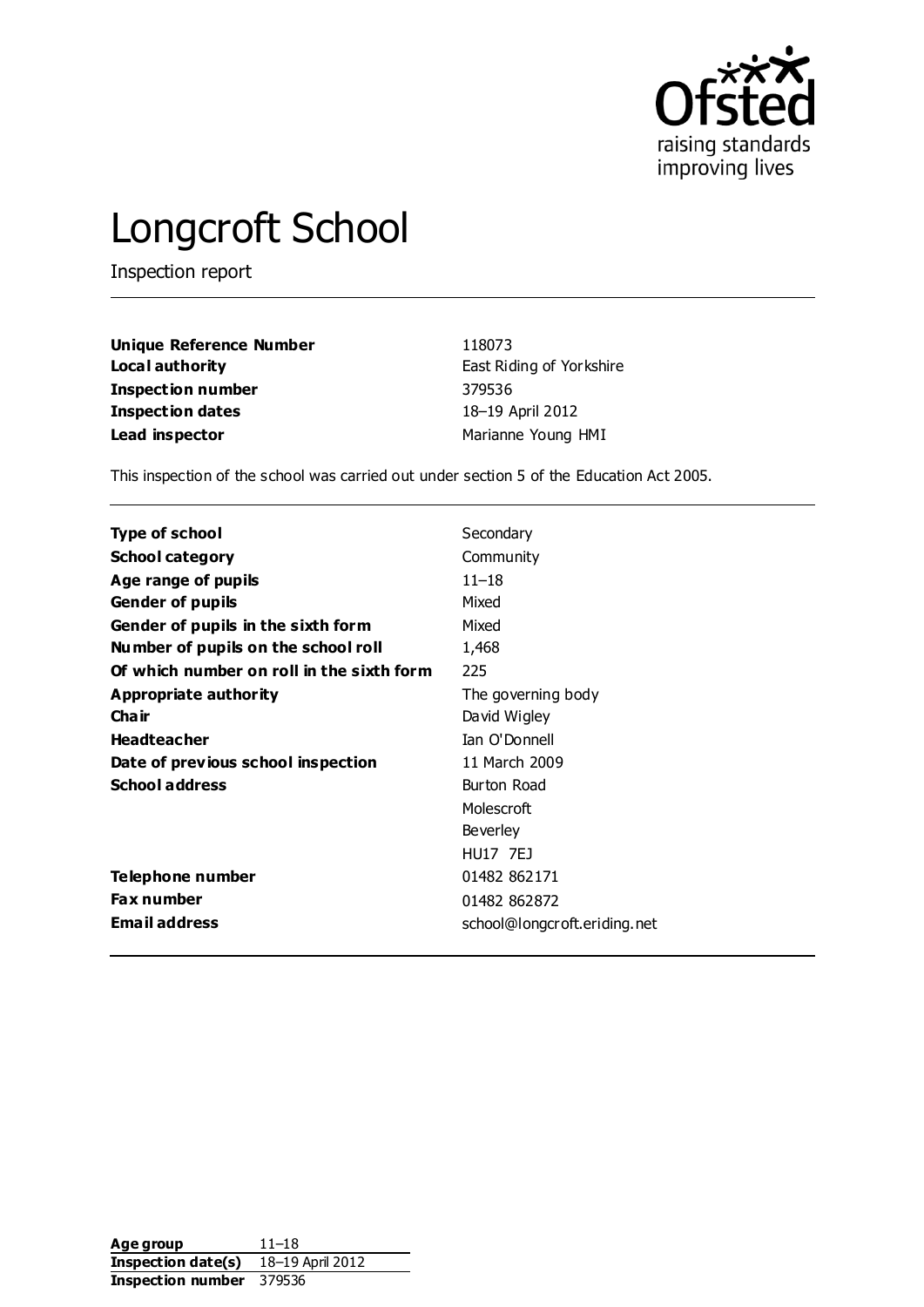

You can use Parent View to give Ofsted your opinion on your child's school. Ofsted will use the information parents and carers provide when deciding which schools to inspect and when.

You can also use Parent View to find out what other parents and carers think about schools in England. You can visit [www.parentview.ofsted.gov.uk,](file:///C:/Documents%20and%20Settings/tharber.stuart/Application%20Data/Microsoft/Word/www.parentview.ofsted.gov.uk) or look for the link on the main Ofsted website: [www.ofsted.gov.uk](file:///C:/Documents%20and%20Settings/tharber.stuart/Application%20Data/Microsoft/Word/www.ofsted.gov.uk)

The Office for Standards in Education, Children's Services and Skills (Ofsted) regulates and inspects to achieve excellence in the care of children and young people, and in education and skills for learners of all ages. It regulates and inspects childcare and children's social care, and inspects the Children and Family Court Advisory Support Service (Cafcass), schools, colleges, initial teacher training, work-based learning and skills training, adult and community learning, and education and training in prisons and other secure establishments. It assesses council children's services, and inspects services for looked after children, safeguarding and child protection.

Further copies of this report are obtainable from the school. Under the Education Act 2005, the school must provide a copy of this report free of charge to certain categories of people. A charge not exceeding the full cost of reproduction may be made for any other copies supplied.

If you would like a copy of this document in a different format, such as large print or Braille, please telephone 0300 123 4234, or email [enquiries@ofsted.gov.uk](mailto:enquiries@ofsted.gov.uk)

You may copy all or parts of this document for non-commercial purposes, as long as you give details of the source and date of publication and do not alter the information in any way.

To receive regular email alerts about new publications, including survey reports and school inspection reports, please visit our website and go to 'Subscribe'.

Piccadilly Gate Store Street Manchester M1 2WD

T: 0300 123 4234 Textphone: 0161 618 8524 [enquiries@ofsted.gov.uk](mailto:enquiries@ofsted.gov.uk) [www.ofsted.gov.uk](http://www.ofsted.gov.uk/)



© Crown copyright 2012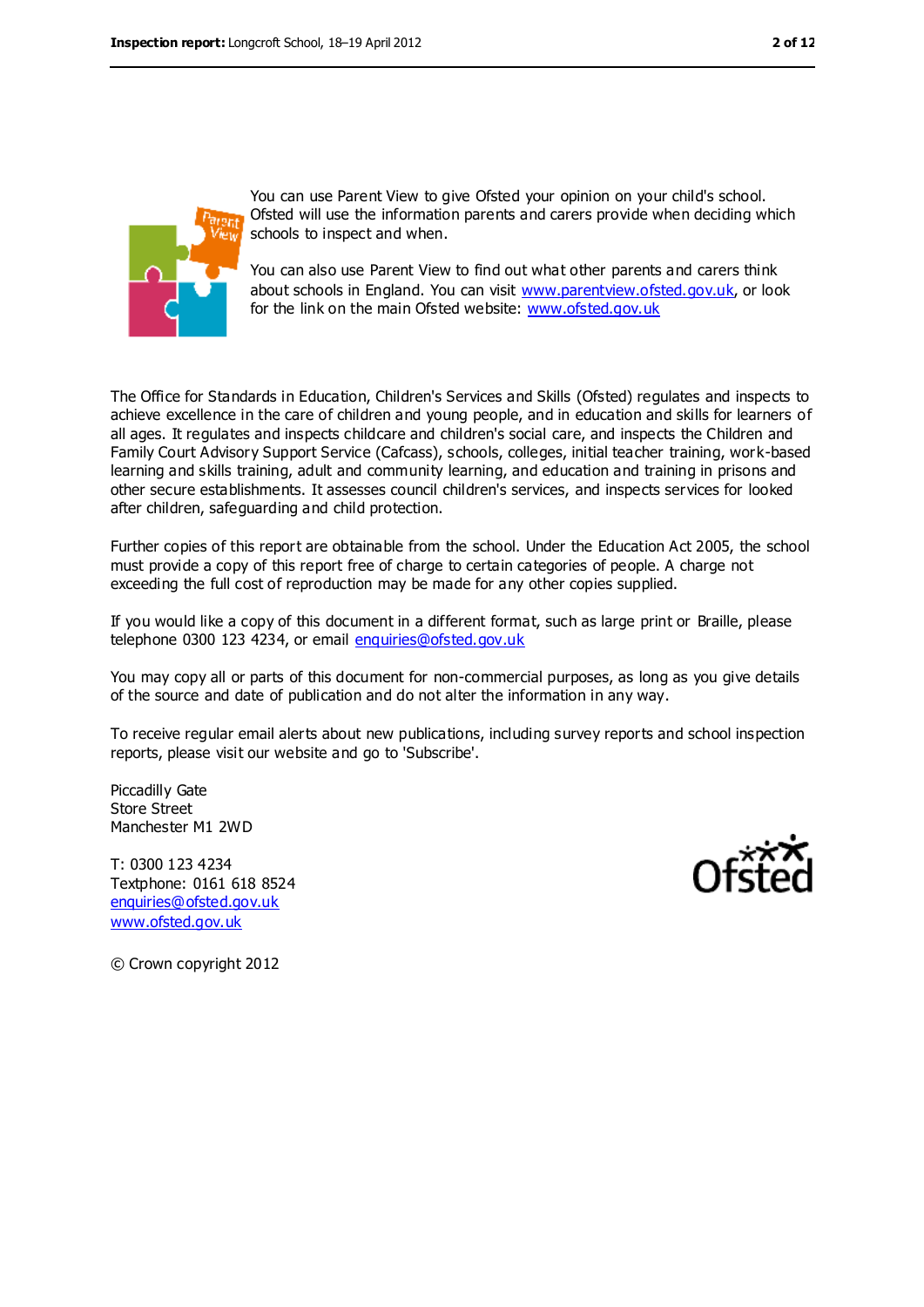## **Introduction**

Inspection team

Marianne Young Geraldine Hutchinson Janet Pruchniewicz **Additional Inspector** Pankaj Gulab **Additional Inspector** Tony Price **Additional Inspector** 

Her Majesty's Inspector Additional Inspector

This inspection was carried out with two days' notice. Inspectors observed 43 lessons taught by a similar number of teachers and three of these lessons were jointly observed with members of the senior leadership. Meetings were held with senior and middle leaders, teachers, the Chair and Vice Chair of the Governing Body and groups of students. A telephone conversation was held with a representative from the local authority. Informal discussions were also held with students at social times. Inspectors also spoke to parents and carers who had contacted them by telephone. A number of documents, provided by leaders to support their view of provision, were scrutinised by inspectors. Inspectors took account of the responses to the online Parent View survey in planning the inspection. They also considered the 467 inspection questionnaire responses from parents and carers and to those questionnaires returned by staff and a representative sample of students.

## **Information about the school**

Longcroft School is larger than the average-sized secondary school. The proportion of students known to be eligible for free school meals, although increasing, is below the national average. The vast majority of students are White British. The proportion of students who are supported by school action plus or with a statement of special educational needs is below the national average. The school occupies a split site. Students have to walk some distance between the upper and lower school buildings for different lessons. In 2011, the school met the government's minimum floor standard for secondary schools.

The headteacher was appointed in September 2011. Several members of the senior leadership team, although not new to the school, now have re-defined roles and responsibilities, some of which they have assumed very recently.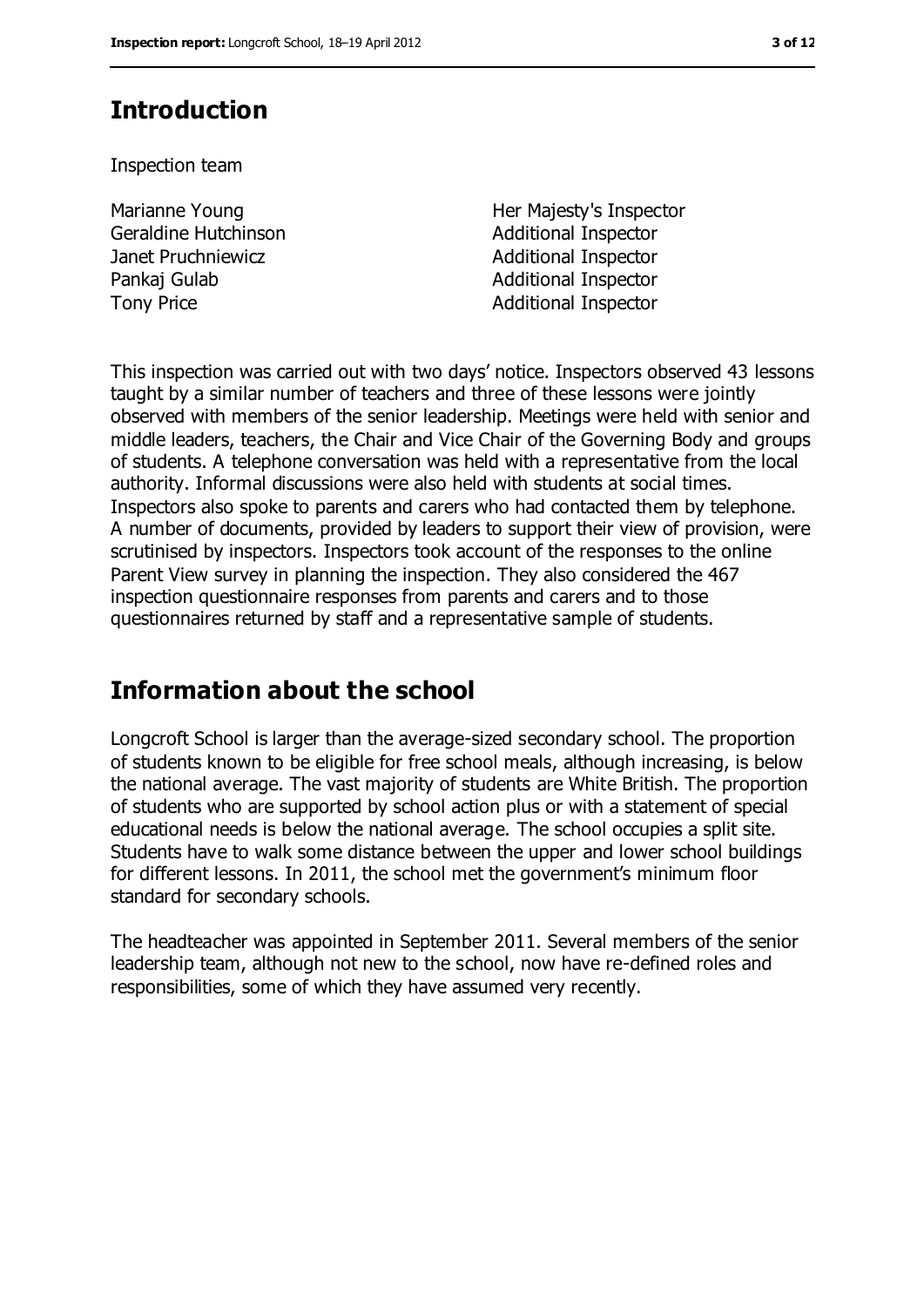**Inspection grades: 1 is outstanding, 2 is good, 3 is satisfactory and 4 is inadequate** Please turn to the glossary for a description of the grades and inspection terms

## **Inspection judgements**

| <b>Overall Effectiveness</b> |  |
|------------------------------|--|
|------------------------------|--|

| <b>Achievement of pupils</b>          |  |
|---------------------------------------|--|
| <b>Quality of teaching</b>            |  |
| <b>Behaviour and safety of pupils</b> |  |
| <b>Leadership and management</b>      |  |

#### **Key Findings**

- In accordance with section 13 (3) of the Education Act 2005, Her Majesty's Chief Inspector is of the opinion that this school requires significant improvement because it is performing significantly less well than, in all the circumstances, it could reasonably be expected to perform. The school is therefore given a notice to improve. Significant improvement is required in relation to the progress students make, the standards they attain and the quality of teaching. There has been insufficient good or better teaching to ensure improved progress and standards over time, not only in English and mathematics but also across all subjects. Consequently, all students, particularly those known to be eligible for free school meals, have underachieved since the previous inspection. The school is not satisfactory because over time, weaknesses in teaching have led to students underachieving.
- Students socialise together sensibly. Movement around the large site is generally orderly and the vast majority of students take responsibility for themselves and arrive punctually to lessons. Attendance has improved and the proportion of students who are persistently absent has decreased.
- The sixth form is satisfactory, overall. However, the current admission policy and the choice of subjects offered are limiting the life chances of some students who find completing the mainly academic courses challenging. While there are some strengths in teaching in the sixth form, too often students are simply given information by the teachers and the weaknesses noted in the quality of teaching in the main school were evident.
- The headteacher has accurately identified the weaknesses within the school and for all key groups of students and provided clarity about improving provision. Within a short time, he has put into place a number of systems and procedures so that all leaders are accountable, and fully understand their roles and his expectations. Teachers reported to inspectors that 'there is nowhere to hide; we are accountable.' Members of the governing body understand how to hold leaders to account and consequently there is a transparency and sharing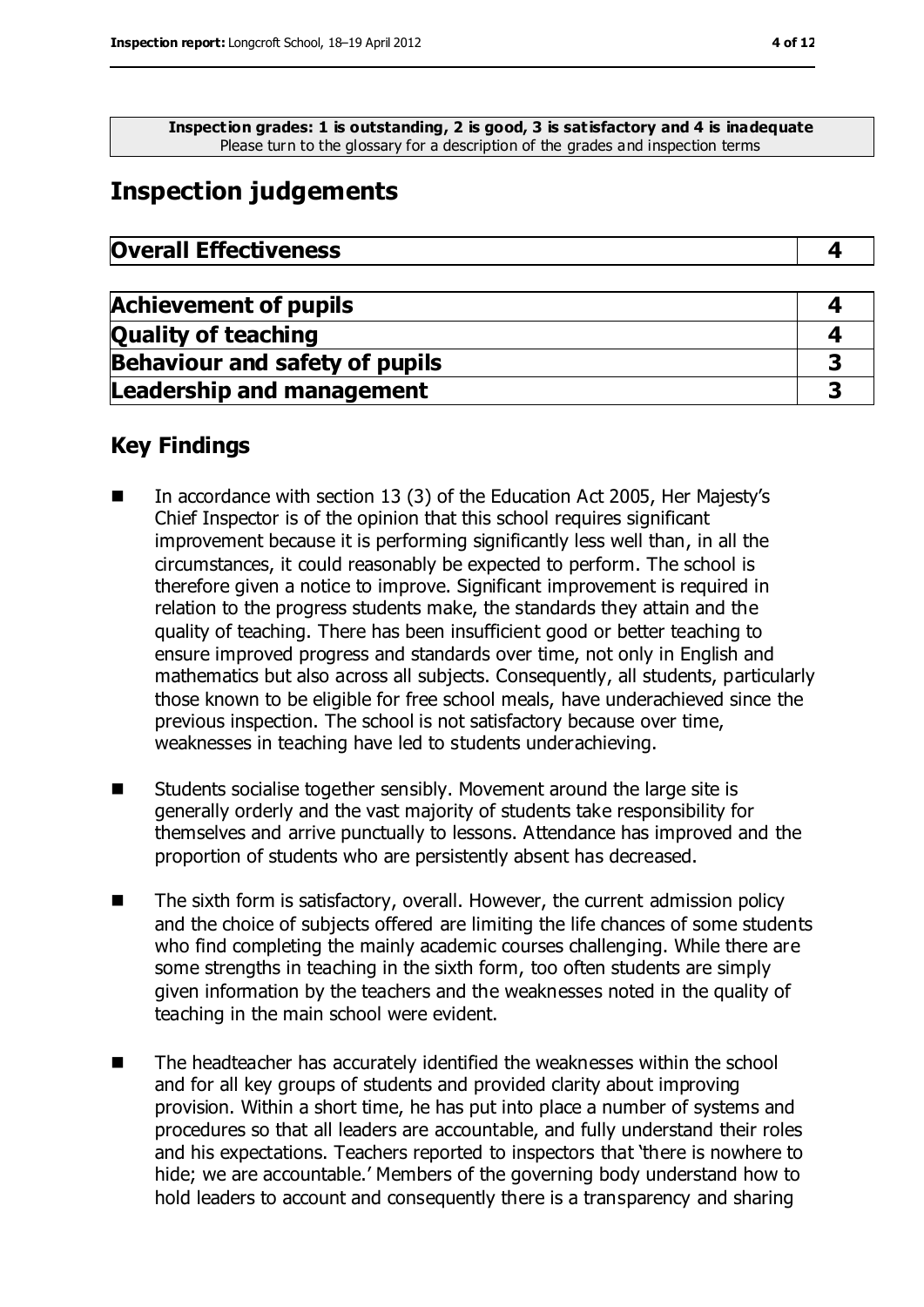of ideas. Importantly, leaders recognise the need and urgency to ensure that these systems have a positive impact on the progress students make.

■ Although behaviour is satisfactory, there are aspects requiring improvement. In particular, leaders have identified that more needs to be done especially when students move from one building to another. The majority of parents and carers who responded to the questionnaire raised concerns about students' behaviour and the lack of communication between themselves and the school. Leaders recognise that the latter needs to be improved so that parents and carers are fully involved in their children's education.

## **What does the school need to do to improve further?**

- **IMP** Improve the quality of teaching and learning in order to accelerate the progress students make and therefore raise standards across the curriculum by:
	- raising teachers' expectations of students capabilities, particularly those known to be eligible for free school meals
	- ensuring that all available data are used by teachers to plan lessons that fully meet the different needs of all students
	- ensuring that students understand and can identify how well they are doing and what they need to do to improve
	- making sure that teaching assistants are deployed effectively in lessons.
- Expand the choice of subjects available to students in Key Stage 4 and the sixth form and ensure that literacy and numeracy skills are developed in all subjects.
- Fully embed the newly implemented policies and procedures, especially those relating to tracking progress, by ensuring that all leaders take full responsibility for students' progress.
- **EXTERGHERIC EXTERGHERIC EXTERGHERIC EXTERGHERIC EXTERGHERIC EXTERGHERIC EXTERGHERIC EXTERGHERIC EXTERGHERIC EXTERGHERIC EXTERGHERIC EXTERGHERIC EXTERGHERIC EXTERGHERIC EXTERGHERIC EXTERGHERIC EXTERGHERIC EXTERGHERIC EXTER** 
	- making them aware of how well their children are doing
	- ensuring that any concerns raised are investigated and the findings reported to them.

## **Main Report**

#### **Achievement of pupils**

Students' attainment at the end of the Year 11 in the key indicator of five GCSE  $A^*$  to C grades, including English and mathematics, although broadly average, did not increase in 2011. However, the proportion of students achieving five or more GCSE grades A\* to C was significantly below that seen nationally. Students continue to do well in a few subjects, for example art and design, drama and physical education. Predicted results and current data indicate that students should achieve better results this year in mathematics. This is due to improvements in the quality of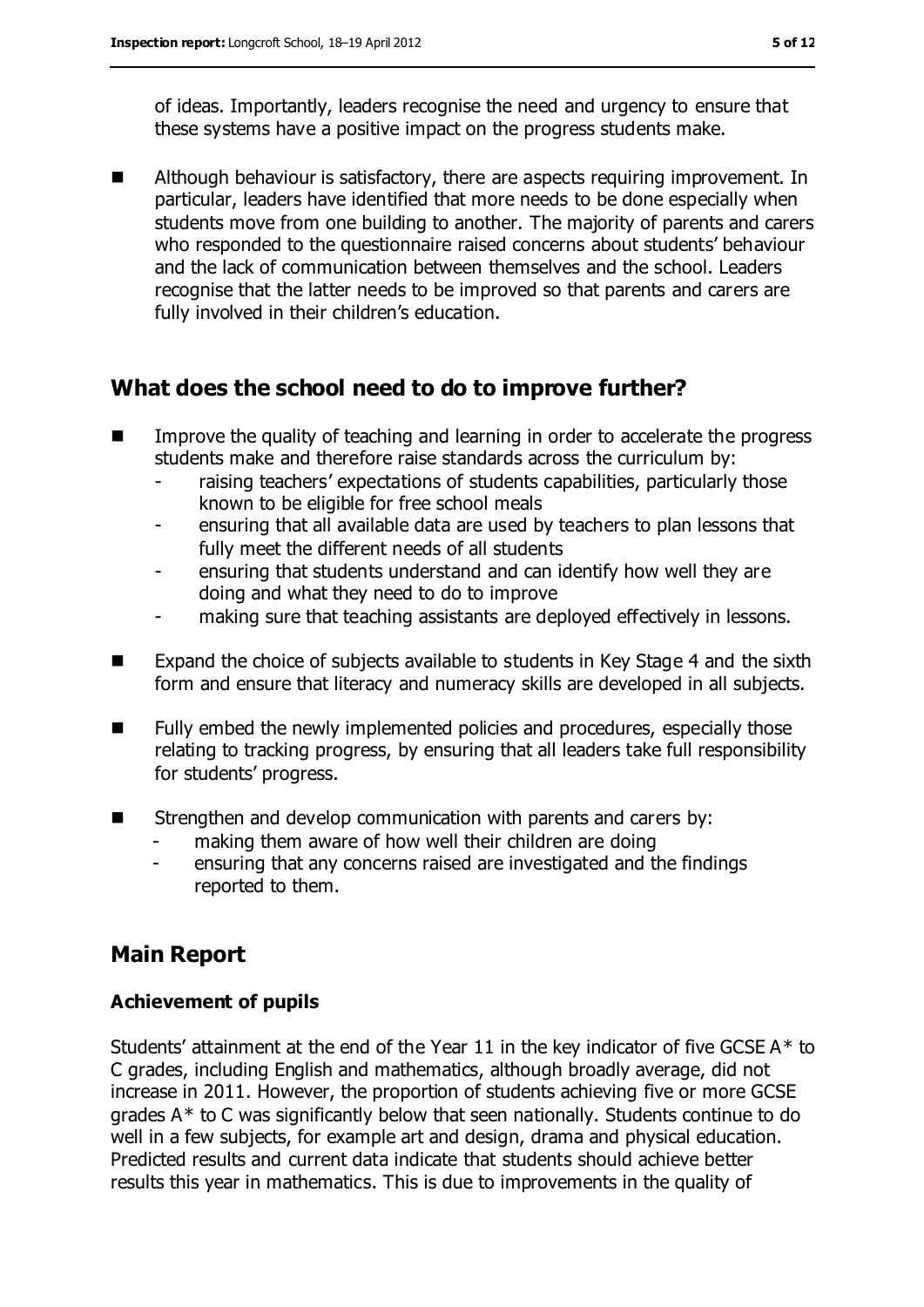teaching for these students and the support and additional classes provided for them out of lesson time.

Students who are disabled or who have special educational needs attain broadly in line with similar students nationally because of the individual support they receive. Some teachers are more adept than others at making the best use of teaching assistants; however, too often, their skills are underused. Senior leaders are aware that students known to be eligible for free school meals are not attaining as well as they should and the gap between them and other students needs to close more quickly. Students' attainment when they start secondary school is broadly average but over time, they make inadequate progress.

Senior leaders recognise there is very little evidence of students applying literacy and numeracy skills in a range of subjects. The lack of an overall strategy restricts the development of these skills, particularly in reading. Although there are opportunities for students to discuss their learning, read and present information to their peers within lessons, these features are not found in all subjects.

In the sixth form, students' attainment is broadly satisfactory at the end of Year 13 and students make satisfactory progress. Attainment on entry to the sixth form has remained constant since the previous inspection and students make good progress in Year 12, but do not sustain this in Year 13. Students make best progress in biology, government and politics, and media studies. Outcomes in law and English literature are particularly noteworthy. Leaders are aware that the entry policy to the sixth form has been too lenient in the past and therefore, not all students are able to fulfil the rigours of the courses currently offered.

#### **Quality of teaching**

The quality of teaching is inadequate. Over time, weak teaching and teachers' low expectations of students' capabilities have meant that students of all abilities have not made appropriate progress and underachievement has persisted. Teachers do not make use of the available information about students' capabilities when they plan lessons and students are concerned whether they are challenged sufficiently. Students also have concerns about how they should improve their work. Students' views regarding what they are given to do in lessons was summed up by one student who reported: 'In lessons with a wide range of abilities, the more able are not pushed or challenged enough – they are taught the same as the whole class'. All these concerns, including those raised by students, have been identified by senior leaders during their routine monitoring and were confirmed by inspectors.

Responses from the questionnaires completed by parents and carers indicated that many are concerned about disruption in lessons and how they can help their children's learning. Inspectors observed very little disruption in lessons and, when it did occur, it was because the tasks provided did not enthuse or engage students sufficiently.

Senior leaders have identified where practice is strong in all key stages. A strength common to the vast majority of lessons was the positive relationships and respect demonstrated by students, especially when they worked together. Teachers' high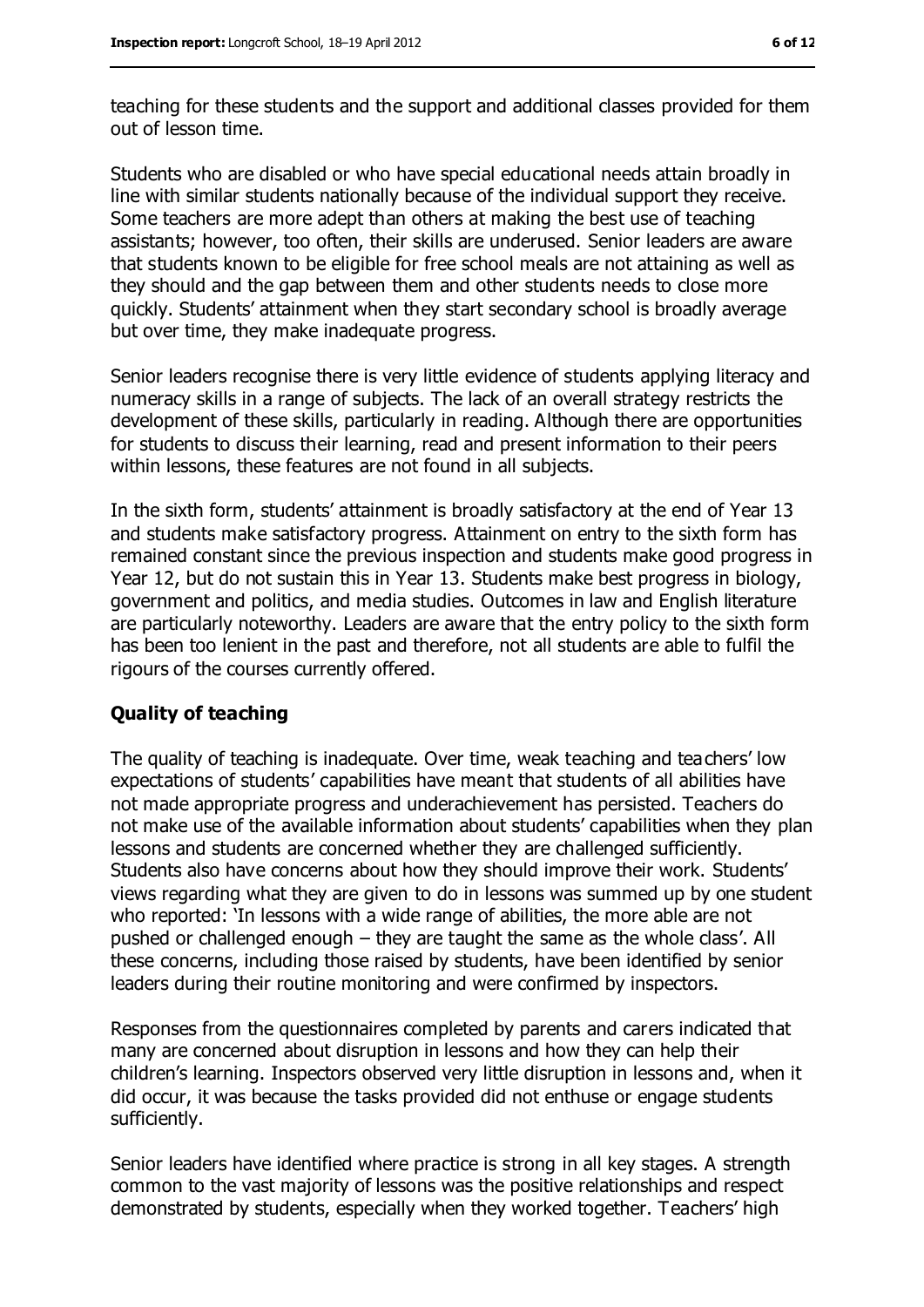expectations, helpful feedback and students actively involved in lessons are commonplace. These strengths were evident in a science lesson. In this, students were immediately involved in learning, they challenged each other during group work and understood what they had to learn. As a result they enjoyed the lesson and made rapid progress. However, these features are not present in enough lessons.

#### **Behaviour and safety of pupils**

Students reported that they feel safe and understand how to identify any potential hazards. School records indicate that any form of bullying is dealt with rigorously and students generally reported confidence in senior leaders' ability to deal with any conflicting issues. Exclusions have reduced significantly since the previous inspection and attendance is now broadly average. Attendance in the sixth form is also carefully monitored, with any unexpected absences from students, in any year group, investigated. Despite the large distances between classrooms, the vast majority of students arrive punctually to lessons and work well with each other.

The parents and carers who replied to their questionnaire plus the responses from staff and students indicated they all have concerns about the quality of behaviour in the school. Inspectors observed, and students confirmed, that there is some lively behaviour, especially when students move between the buildings, but generally, they socialise together sensibly. However, students regret the lack of facilities in their social areas for them to use at break and lunchtime. Senior leaders are aware of this and are actively considering how to improve the amenities.

#### **Leadership and management**

The headteacher has developed a clear structure to drive improvement. Within a short time, he has explained his compelling vision of improvement and is securely developing this. He demonstrates clarity of understanding where weaknesses exist and has implemented, as evident in the self-evaluation document, a clear strategy for how these are to be overcome. Clear lines of accountability have been set up and are understood by senior and middle leaders who have risen to the challenge of improving the school's effectiveness. Comments from middle leaders indicate that they feel trusted and empowered to contribute to school improvement.

Since the previous inspection, improvements linked to the key issues have not been tackled fast enough, especially in relation to improving the quality of teaching and learning. As a result, whole-school training and coaching for individual teachers, often in conjunction with advisers from the local authority, have only been provided recently. Senior leaders recognise that appropriate systems to monitor the progress of all students are only just being used and understood. Consequently, intervention to support students' progress has been reactive rather than carefully planned to meet the differing needs of individuals; this has led to equality of opportunity being inconsistent throughout the school.

Members of the governing body recognise that changes to systems and procedures were needed. They are now aware, through honest reports and regular dialogue with the headteacher, of current provision throughout the school. Together with senior leaders, they welcome the support and challenge from the local authority and know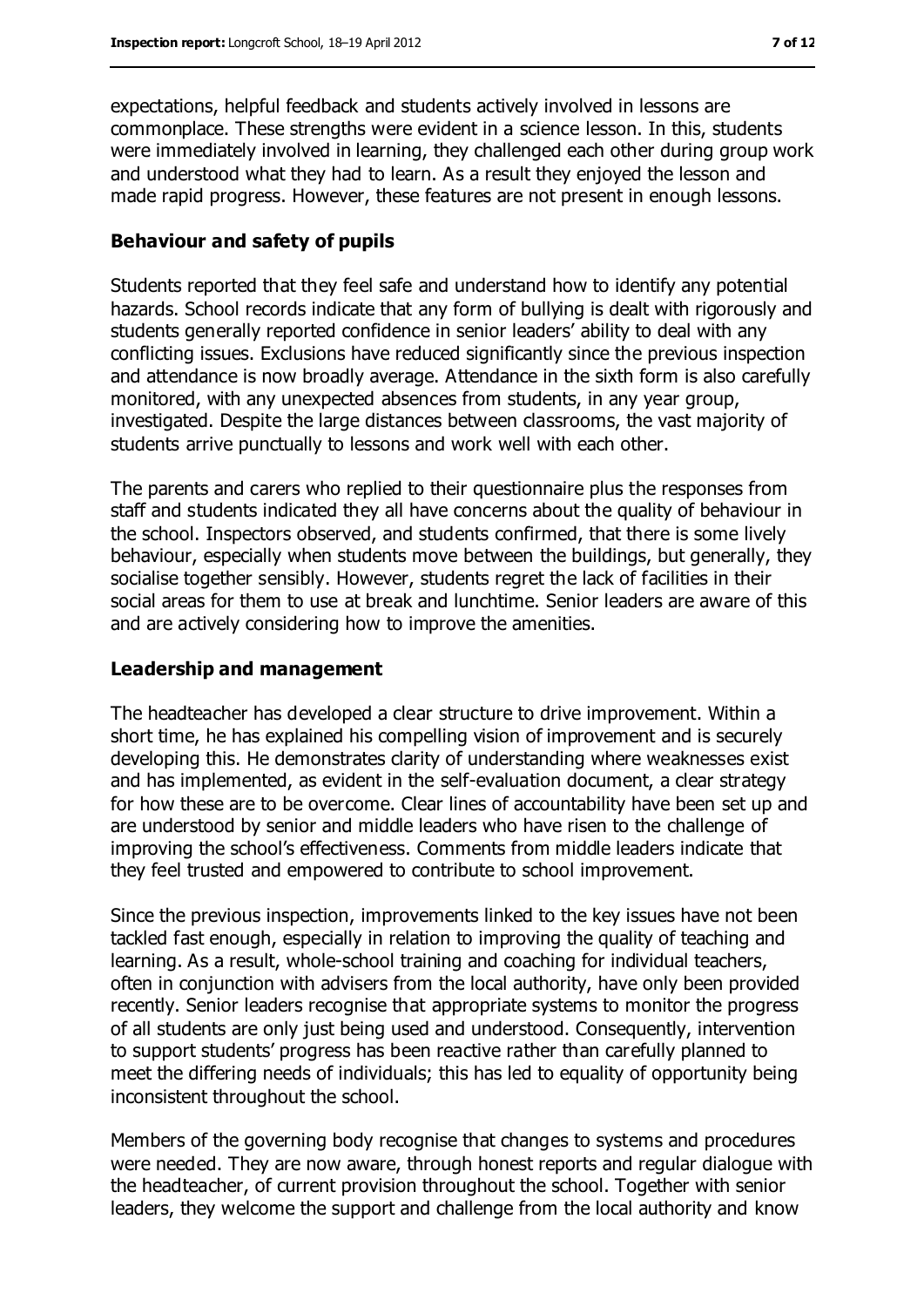that previous targets have not been met. Furthermore, they are increasingly aware that students are not making the progress of which they are capable. Nevertheless, they ensure safeguarding requirements are secure.

Leaders have accurately identified that the curriculum offered to all students is limited. Students in the sixth form study a number of courses mainly at Advanced Supplementary and Advanced Level with some BTEC Level 3 courses also offered. Students complete Key Stage 3 at the end of Year 8 and start their GCSE courses in Year 9. Changes to the courses currently provided are being considered so that the needs of all students can be met more thoroughly. Students' social, moral spiritual and cultural development, and the provision for these through the curriculum, is satisfactory.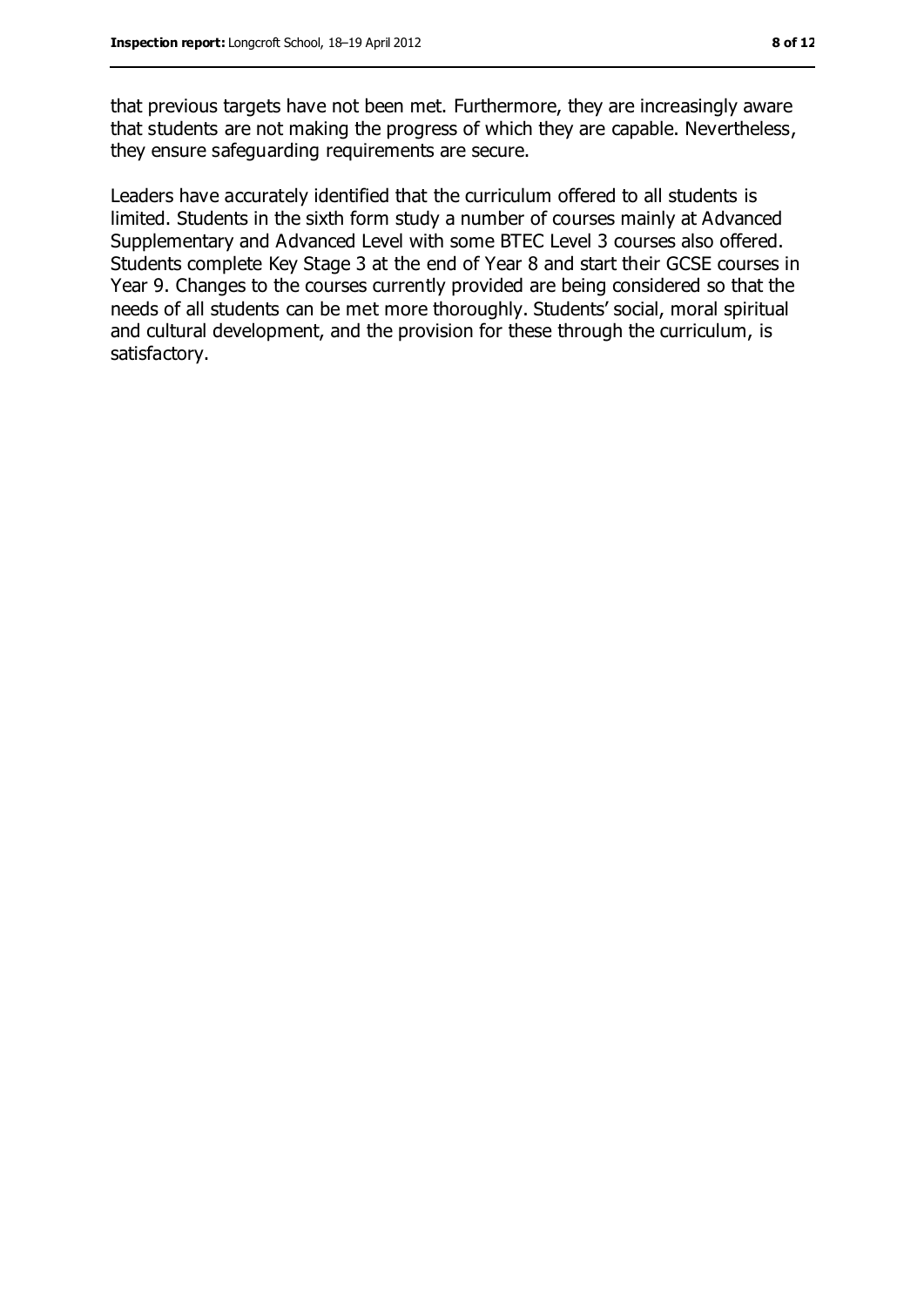## **Glossary**

### **What inspection judgements mean**

| Grade   | <b>Judgement</b> | <b>Description</b>                                                                                                                                                                                                            |
|---------|------------------|-------------------------------------------------------------------------------------------------------------------------------------------------------------------------------------------------------------------------------|
| Grade 1 | Outstanding      | These features are highly effective. An outstanding school<br>provides exceptionally well for all its pupils' needs.                                                                                                          |
| Grade 2 | Good             | These are very positive features of a school. A school that is<br>good is serving its pupils well.                                                                                                                            |
| Grade 3 | Satisfactory     | These features are of reasonable quality. A satisfactory school<br>is providing adequately for its pupils.                                                                                                                    |
| Grade 4 | Inadequate       | These features are not of an acceptable standard. An<br>inadequate school needs to make significant improvement in<br>order to meet the needs of its pupils. Ofsted inspectors will<br>make further visits until it improves. |

#### **Overall effectiveness of schools**

|                       | Overall effectiveness judgement (percentage of schools) |      |                     |                   |
|-----------------------|---------------------------------------------------------|------|---------------------|-------------------|
| <b>Type of school</b> | <b>Outstanding</b>                                      | Good | <b>Satisfactory</b> | <b>Inadequate</b> |
| Nursery schools       | 54                                                      | 42   |                     |                   |
| Primary schools       | 14                                                      | 49   | 32                  |                   |
| Secondary schools     | 20                                                      | 39   | 34                  |                   |
| Special schools       | 33                                                      | 45   | 20                  |                   |
| Pupil referral units  | 9                                                       | 55   | 28                  |                   |
| All schools           | 16                                                      | $-4$ |                     |                   |

New school inspection arrangements have been introduced from 1 January 2012. This means that inspectors make judgements that were not made previously.

The data in the table above are for the period 1 September to 31 December 2011 and represent judgements that were made under the school inspection arrangements that were introduced on 1 September 2009. These data are consistent with the latest published official statistics about maintained school inspection outcomes (see [www.ofsted.gov.uk\)](file:///C:/Documents%20and%20Settings/tharber.stuart/Application%20Data/Microsoft/Word/www.ofsted.gov.uk).

The sample of schools inspected during 2010/11 was not representative of all schools nationally, as weaker schools are inspected more frequently than good or outstanding schools.

Primary schools include primary academy converters. Secondary schools include secondary academy converters, sponsor-led academies and city technology colleges. Special schools include special academy converters and non-maintained special schools.

Percentages are rounded and do not always add exactly to 100.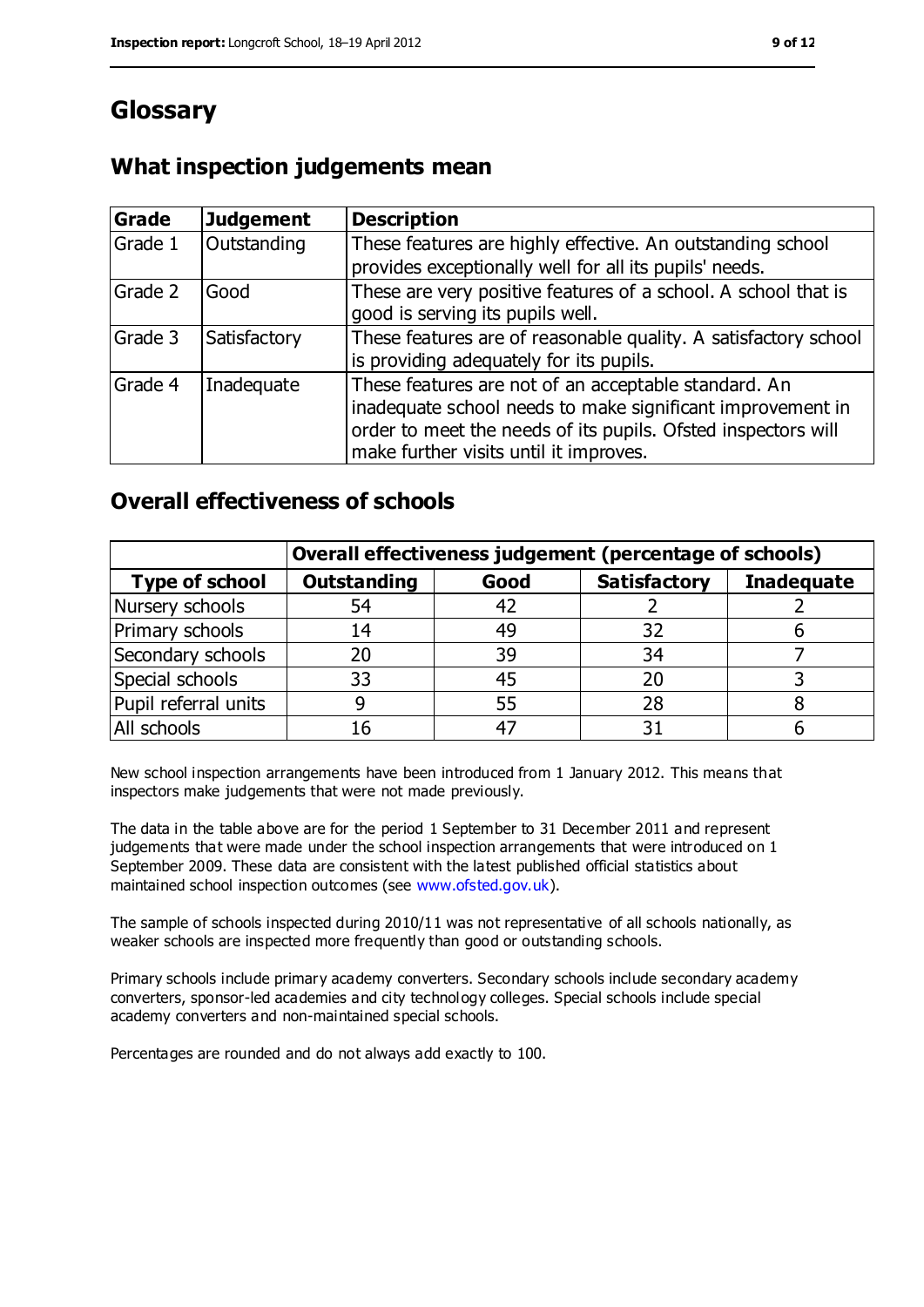## **Common terminology used by inspectors**

| Achievement:                  | the progress and success of a pupil in their learning and<br>development taking account of their attainment.                                                                                                           |
|-------------------------------|------------------------------------------------------------------------------------------------------------------------------------------------------------------------------------------------------------------------|
| Attainment:                   | the standard of the pupils' work shown by test and<br>examination results and in lessons.                                                                                                                              |
| Attendance:                   | the regular attendance of pupils at school and in lessons,<br>taking into account the school's efforts to encourage good<br>attendance.                                                                                |
| Behaviour                     | how well pupils behave in lessons, with emphasis on their<br>attitude to learning. Pupils' punctuality to lessons and their<br>conduct around the school.                                                              |
| Capacity to improve:          | the proven ability of the school to continue improving based<br>on its self-evaluation and what the school has accomplished<br>so far and on the quality of its systems to maintain<br>improvement.                    |
| Floor standards:              | the national minimum expectation of attainment and<br>progression measures.                                                                                                                                            |
| Leadership and<br>management: | the contribution of all the staff with responsibilities, not just<br>the governors and headteacher, to identifying priorities,<br>directing and motivating staff and running the school.                               |
| Learning:                     | how well pupils acquire knowledge, develop their<br>understanding, learn and practise skills and are developing<br>their competence as learners.                                                                       |
| Overall effectiveness:        | inspectors form a judgement on a school's overall<br>effectiveness based on the findings from their inspection of<br>the school.                                                                                       |
| Progress:                     | the rate at which pupils are learning in lessons and over<br>longer periods of time. It is often measured by comparing<br>the pupils' attainment at the end of a key stage with their<br>attainment when they started. |
| Safety                        | how safe pupils are in school, including in lessons; and their<br>understanding of risks. Pupils' freedom from bullying and<br>harassment. How well the school promotes safety, for<br>example e-learning.             |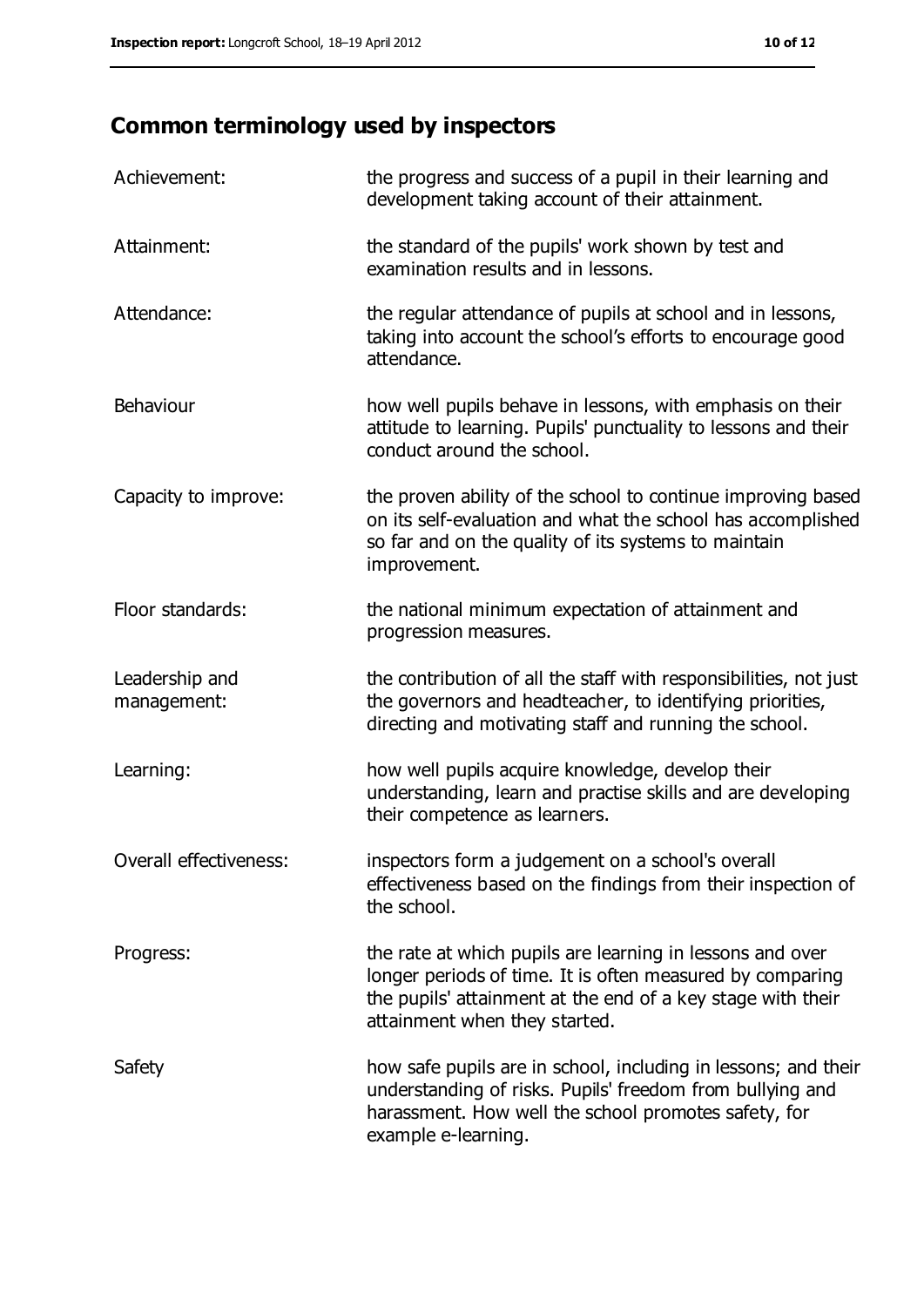#### **This letter is provided for the school, parents and carers to share with their children. It describes Ofsted's main findings from the inspection of their school.**



20 April 2012

Dear Students

#### **Inspection of Longcroft School, Beverley, HU17 7EJ**

Thank you for talking, both formally and informally, to me and my colleagues when we inspected your school recently. We took note of your comments and opinions, particularly about the lack of social facilities and your concerns about the quality of teaching you receive in different subjects.

We agree that you generally get on well with each other and show sensible behaviour and a sense of self-reliance when moving around the site so that you get to lessons on time. We also agree that, too often, you are not being challenged sufficiently in lessons, because work is too easy, particularly for those of you who are more able. As a result, you become disinterested and do not make the progress of which you are capable. Sixth-form students are more positive about their learning. They are loyal to the school but recognise that they do not choose to take on responsibilities, get involved in activities out of lesson time or mix with younger students at social times. Students who spoke with inspectors are unsure about how well they are doing and how they can improve their grades. However, all were united in saying that they welcome seeing and talking with Mr O'Donnell because, as one of you said: 'he listens to us'.

We have decided that you need to be doing significantly better and have given your school a 'notice to improve'. Your headteacher and other leaders know that things must improve quickly. Inspectors will visit again to check on improvements and to see if you are all making better progress than currently. We have asked the school to improve the quality of teaching to accelerate your progress. The school has also been asked to review the curriculum, track your progress very carefully and develop better communication with your parents and carers. I hope you will all help with the changes that are planned, including letting your teachers know if work is too easy and if you do not know how to improve

I wish you well for the future.

Yours sincerely

Marianne Young Her Majesty's Inspector